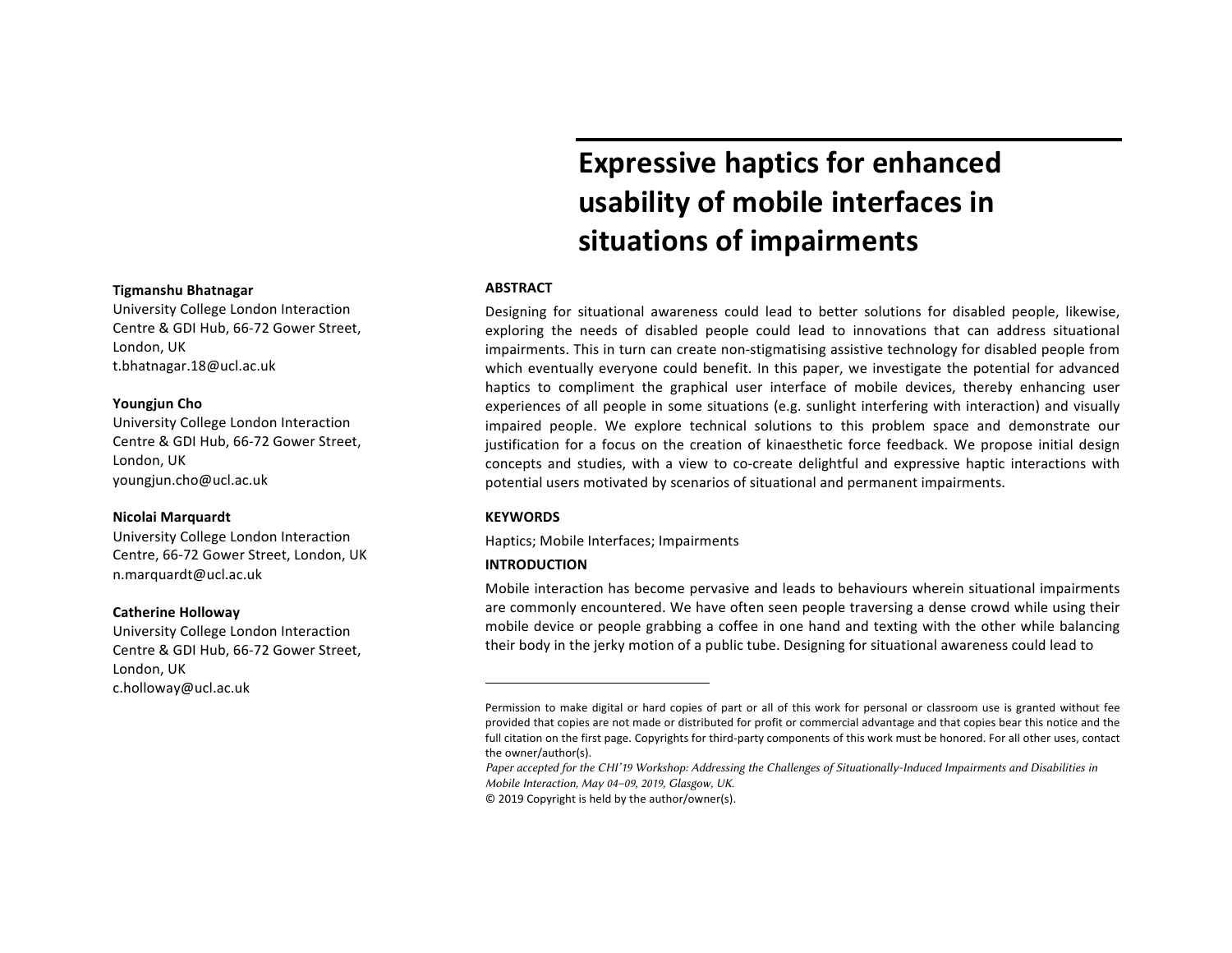better solutions for disabled people, likewise, designing for the needs of disabled people could lead to innovations that can address situational impairments. This in turn can create non-stigmatising assistive technology for disabled people that eventually everyone could benefit from.

Mobile devices are held in one of the most sensitive cutaneous areas of the body with tactile discrimination extending to the nanoscale [15]. The constellation of mechanoreceptors, nerve endings and the primary endings of the muscle spindles allows for differentiation between a range of textures, vibrations, materials, temperatures and pressures [12]. Motivated by scenarios of situational and permanent impairments, the use of haptics to provide distinguishable input and feedback has the potential to enhance mobile HCI. In this paper, we discuss the first steps towards the design of a novel haptic force feedback mechanism and explore use cases for both situational and permanent disability.

# **RELEVANT WORK - HAPTICS**

Haptic research for disabled people finds its rich and innovative niche in the domain of navigation and way finding applications for visually impaired people [2, 13]. Within this, a vast majority of experiments utilises the vibrotactile approach for creating the haptic cues for orientation and navigation, through both hand held [11] and wearable artefacts [8]. Similarly, haptics for the deaf community for proprioceptive orientation, recreating audio cues and local awareness have been developed [14]. Few studies utilise a kinaesthetic approach for a similar purpose in hand held artefacts [1, 7]. Vibrations are also utilised to render digital graphical information for visually impaired people. These surface haptics, utilise electrovibration [3], ultrasonic vibrations [10], pen based vibrations [5] and shape changing liquid crystal elastomers [17] to generate a variety of surface texture information. However, these technologies are in their nascent years. We believe that by encompassing a wider number of use cases, inspired by situational impairment, these solutions can find a home in product ranges beyond prototype designs.

## **THE CHALLENGE**

In such specialist innovations of haptic media for people with disabilities, there is a danger that the innovations can miss the opportunity to create inclusive solutions which does not stigmatise or differentiate its users [6]. Furthermore, the most widely used approach in haptic feedback is vibrotactile feedback because it is fundamentally straightforward to engineer vibrations and humans are well adapted to perceive them [4]. It is meaningful to use it to attract attention and notify, however conveving monotonous vibrations often makes a user to feel unpleasant or bored. When it comes to mobile's aesthetical user experience and navigation of digital content, which is also pervasive in the disabled community, haptic effects are under-utilised [9]. For instance, the only feedback visually impaired users receive upon their actions on a mobile device is through audio screen reading and clicking sounds. A multimodal approach using haptic force feedback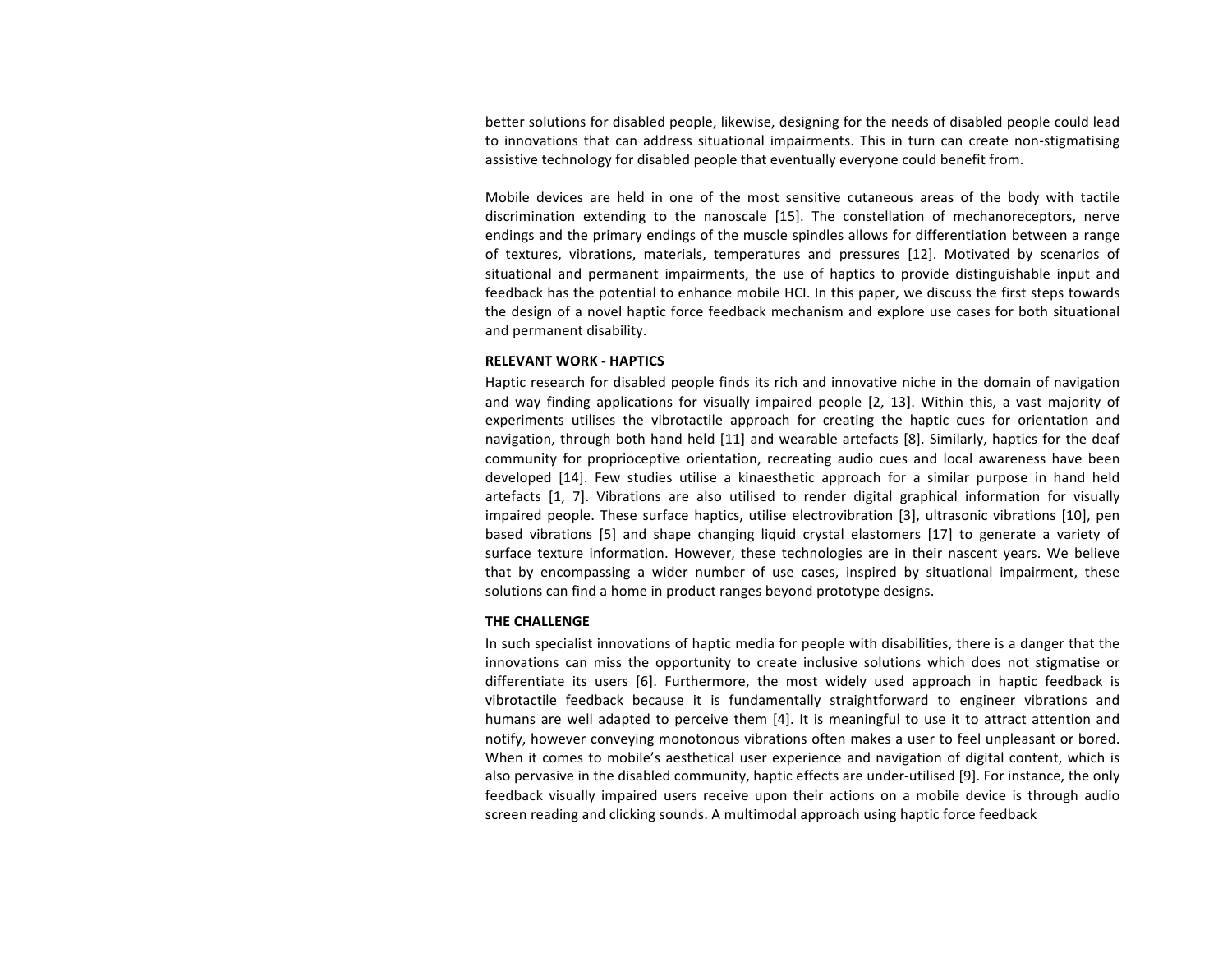

Figure 1: Various haptic expressions that can compliment the graphical and voice feedback based on gestural inputs [17]. In a, b and c the phone responds by giving a force on the hand grasping the device. This can be particularly useful for eyes off interaction while navigating with the device and for visually impaired users with their gestural inputs. d. shows that the device can also haptically interrupt without the need for a visual cue and notify the user to put their attention elsewhere. In e, the haptic feedback compliments the graphical feedback by locating the point of interest on the screen and in f. during single hand operation of the device, the CoG shifts near the palm of the hands, providing a more stable grip.

complimenting the audio-visual media becomes a compelling idea when a wider range of use cases are incorporated. For instance, increasing the haptic forces as the menu is scrolled followed by a gentle tug when its end is reached or orienting the user's attention to a particular content on the screen by manipulating the source of haptic feedback, thereby creating a delightful and purposeful interaction mode for all.

# **INITIAL CONCEPT**

The initial concept aims to create 'Haptic Expressions' by a force generated through changing centre of gravity (CoG) of the mobile device in synchronisation with a variety of swiping gestures on the touch screen (Figure 1). The response can provide an informed reaction to the action performed by the user, thereby enhancing the use of mobile devices. For example, in digital navigation reaching the end of a menu is indicated by a 'visual tug' of the screen. The haptic feedback can complement this tug with a co-relatable physical force, which will indicate the similar information. Repetitive forces in a certain frequency in a certain direction can help in providing cues for real world navigation that are especially useful in scenarios with 'eyes-off' interaction during walking navigation and visually impaired navigation. The frequency of the change of CoG can correlate to the number and frequency of steps or in some cases to breathing or to the heartbeat, creating a humanistic feedback. Changing CoG can also very subtly assist in on screen navigation and provide a haptic feedback to gestures such as pinching to a point of interest, with the haptics moving to that point in sync. For single hand mobile operation, the lowering the centre of gravity of the device can create a more stable grip, which can also be helpful for the deaf community to speak one hand sign language. 

The design challenge is to generate sufficient forces to provide a perceivable kinaesthetic feedback in a slim form factor and small weight. We plan to achieve this by shifting a thin layer of dense mass in the plane of the mobile device at a rapidly changing acceleration. At first, we aim to build and experiment with 2 degree of freedom manipulation mechanisms to achieve the desired weight change in a minimal form factor. These could be achieved through parallel manipulator robotic arms, an X-Y stage, piezoelectric ultrasonic motors under the mass or solenoid based actuation.

The primary research objective is to investigate human haptic perception of change of CoG to optimize the parameters for embodiment design and the accuracy of feedback. Studies are being designed but the parameters we are interested in are:

- 1. The weight of the shifting mass with respect to the overall weight of the device,
- 2. The minimum distance to be moved for perceivable change and its correlation to the weight
- 3. Its accelerations to generate a clearly distinguishable force
- 4. Patterns of movement to complement the gestures in various scenarios

The outcomes from the investigation of such parameters will contribute to designing our compact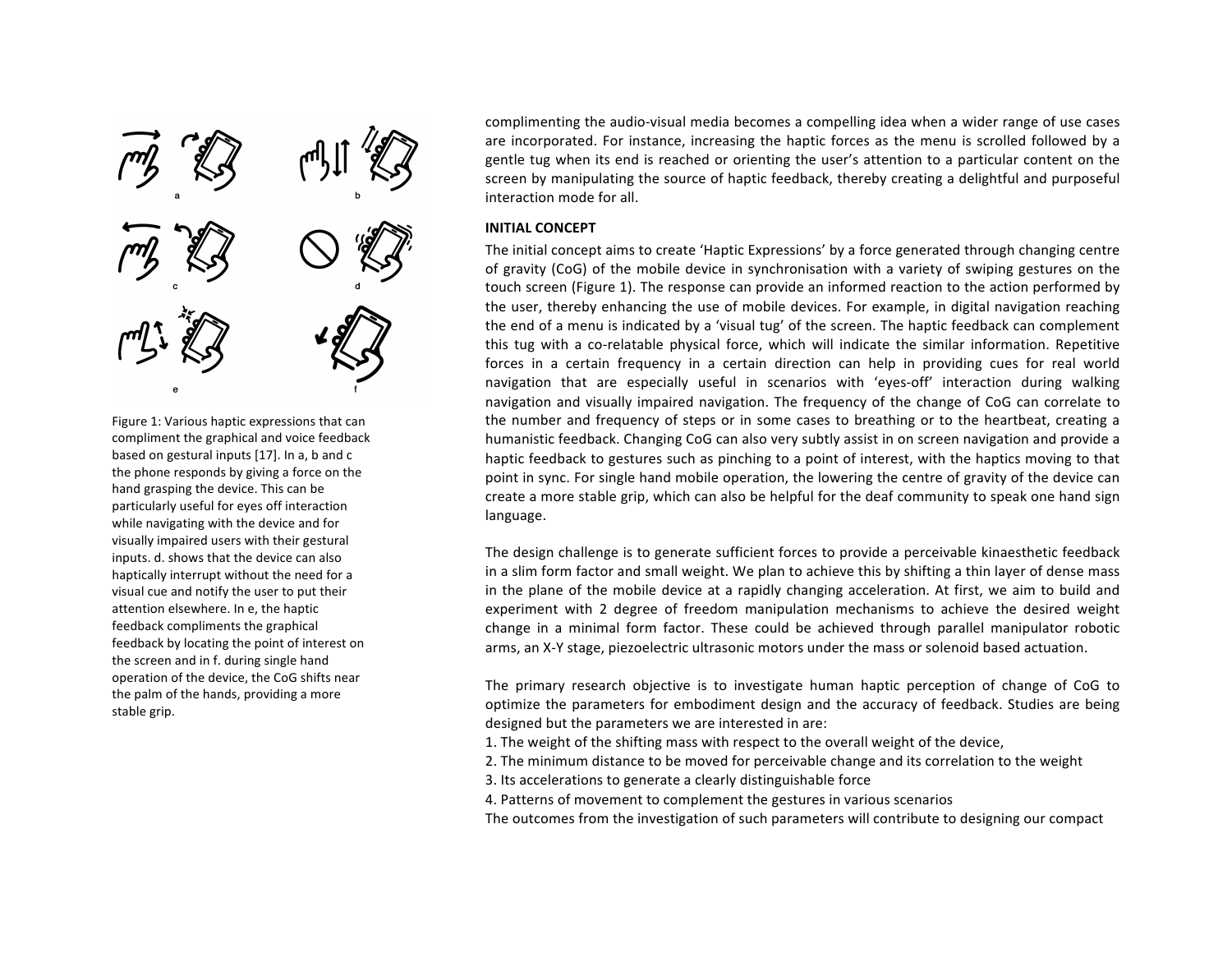

Figure 2: Representation of some of the proposed conceptual mechanisms to achieve weight shifting in order to produce a haptic feedback. The Solenoid based actuation, multiple solenoids arranged in an octagonal shape couple their forces upon excitation in order to move a mass (round grey circle) at high acceleration thereby creating a change in the CoG and a haptic reaction force. In the second concept, a similar effect is created by moving two orthogonal masses on a channel. prototype, a slim 'haptic case' which could embody the technology and be added on to mainstream mobile devices. Through the medium of the prototype case, our secondary research objective is to identify and design for the scenarios where this understanding can be useful. For this, we would cocreate feedback instantiations with potential users and disabled people. The session(s) is expected to lead to ideas to compliment the mobile interaction in real life scenarios. The ideas will then be designed, embodied and evaluated.

# **CONCLUSION**

The potential for haptic force feedback in mobile interactions for disabled users is under-utilised. Its utilisation in scenarios of situational impairments and can lead to the development of non stigmatizing and inclusive assistive technology. Our initial analysis led us to experiment with generating force feedback by shifting the centre of gravity of the mobile device in a slim form factor of a haptic case. It is expected that in synchronisation with the graphical and audio interfaces, this haptic modality will enhance user's gestural interactivity, especially of visually impaired people. This technology has the potential to aid all mobile phone users, including people with disabilities.

## **TOPICS FOR DISCUSSION IN THE WORKSHOP**

With the technical components this paper addresses, we would like to intensely discuss the following topics within a group or between groups in this workshop:

- Are there overlapping effects of permanent and situational disabilities? Can addressing one lead to design assistive technology that eventually everyone uses and benefits from, thereby designing for disabled people in a non-stigmatising way?
- Can there be a design method(s) through which we can invent technology that can help adapting to technology induced impairments? How might we evaluate those inventions so that they do not create new impairments?
- Is there an opportunity for multimodal interactivity? In situations of impairments, how does the engagement of multiple sensory inputs affect user experience?

## **REFERENCES**

- [1] Tomohiro Amemiya and Hiroaki Gomi. 2014. Distinct Pseudo-Attraction Force Sensation by a Thumb-Sized Vibrator that Oscillates Asymmetrically. Haptics: Neuroscience, Devices, Modeling, and Applications Lecture Notes in Computer Science (2014), 88-95. DOI:http://dx.doi.org/10.1007/978-3-662-44196-1\_12
- [2] Shiri Azenkot, Richard E. Ladner, and Jacob O. Wobbrock. 2011. Smartphone haptic feedback for nonvisual wayfinding. The proceedings of the 13th international ACM SIGACCESS ASSETS 11 (2011). DOI:http://dx.doi.org/10.1145/2049536.2049607